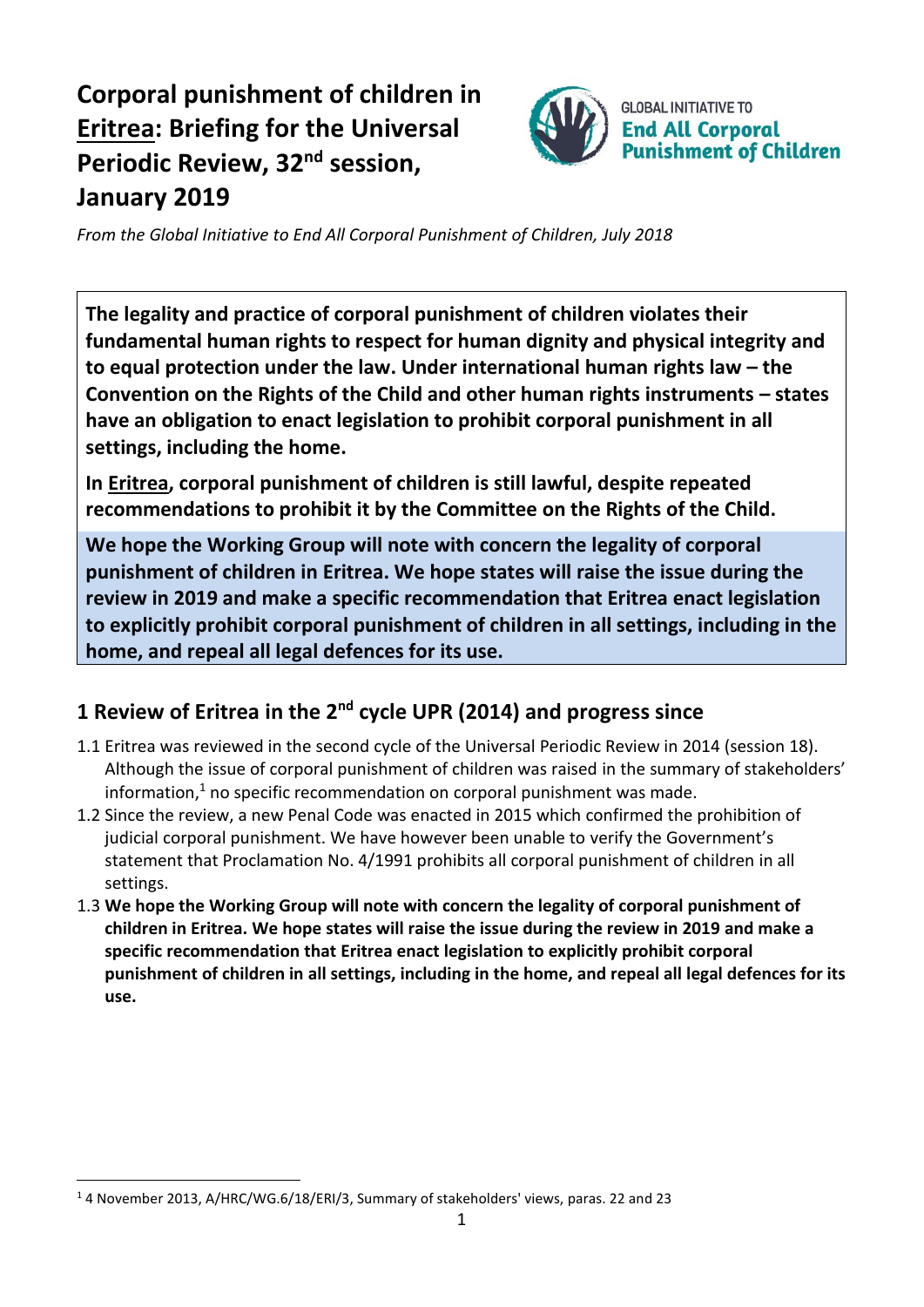## *Summary of current law and reforms needed to achieve prohibition*

Corporal punishment in Eritrea is prohibited as a sentence for a crime but it is still lawful in the home, in alternative and day care settings, in schools and in penal institutions. Legislation should be enacted to explicitly prohibit all corporal punishment in all settings, including in the home, and all legal defences for its use, including in the Penal Code 2015, should be repealed.

- 2.1 *Home (lawful):* Corporal punishment is lawful in the home. Article 32 of the Penal Code 2015 states: "Authorised Acts. A person shall not be punishable for acts required or authorised by law and such acts do not constitute offences in particular: … (b) acts reasonably done in exercising the right of correction or discipline." The Code previously in force – the Penal Code of Ethiopia 1957 (the Transitional Penal Code) – had also recognised a right of correction or discipline (art. 64). Articles 284 and 285 of the new Penal Code punish respectively intentional and negligent bodily injury and assault, and bodily injury is defined as "physical pain, illness or any impairment of physical condition" (art. 6), but clearly in light of the "right of correction or discipline" this does not protect children from all corporal punishment in childrearing. We have yet to obtain a copy of the new Civil Code 2015.
- 2.2 During the Universal Periodic Review of Eritrea in 2009, the Government stated that Proclamation No.  $4/1991$  prohibits corporal punishment.<sup>2</sup> In 2012, the Government reported to the Committee on the Rights of the Child that Proclamation No. 1/1991 "officially rejects corporal punishment and flogging as inhumane kinds of punishment", and that the Transitional Penal Code prohibited corporal punishment in families, schools and other institutions and, in article 548(1), protects children from a parent or guardian who "beats, ill-treats, overburdens or neglects his/her child".<sup>3</sup> A similar statement on the issue was made to the African Committee of Experts on the Rights and Welfare of the Child in 2012.<sup>4</sup> Under examination by the Committee on the Rights of the Child in 2008, the Government similarly stated that the Transitional Penal Code prohibited corporal punishment in the home, schools and other institutions, but also confirmed that "light punishments" by persons with legal authority over the child are permitted.<sup>5</sup> However, in reporting to the Committee on the Rights of the Child in 2015, the Government confirmed that no progress had been made towards abolishing the right of correction and the right to administer lawful discipline.<sup>6</sup>
- 2.3 *Alternative care settings (lawful):* There is no explicit prohibition of corporal punishment in alternative care settings. Corporal punishment is lawful under the "right of correction or discipline" in the Penal Code 2015 (art. 32).
- 2.4 *Day care (lawful):* There is no explicit prohibition of corporal punishment in early childhood care and in day care for older children. Corporal punishment is lawful under the provisions for the "right of correction or discipline" in the Penal Code 2015 (art. 32).

 $\overline{a}$ 

<sup>&</sup>lt;sup>2</sup> 8 March 2010, A/HRC/13/2/Add.1, Report of the working group: Addendum, para. 14

<sup>3</sup> 2 January 2014, CRC/C/ERI/\$, Fourth state party report, para. 146

<sup>&</sup>lt;sup>4</sup> July 2012, Initial report of Eritrea on implementation of the African Charter on the Rights and Welfare of the Child, para. 20

<sup>5</sup> 23 October, CRC/C/ERI/3, Second/third state party report, paras. 56 and 72

<sup>6</sup> 7 May 2015, CRC/C/ERI/Q/4/Add.1, Reply to list of issues, para. 52